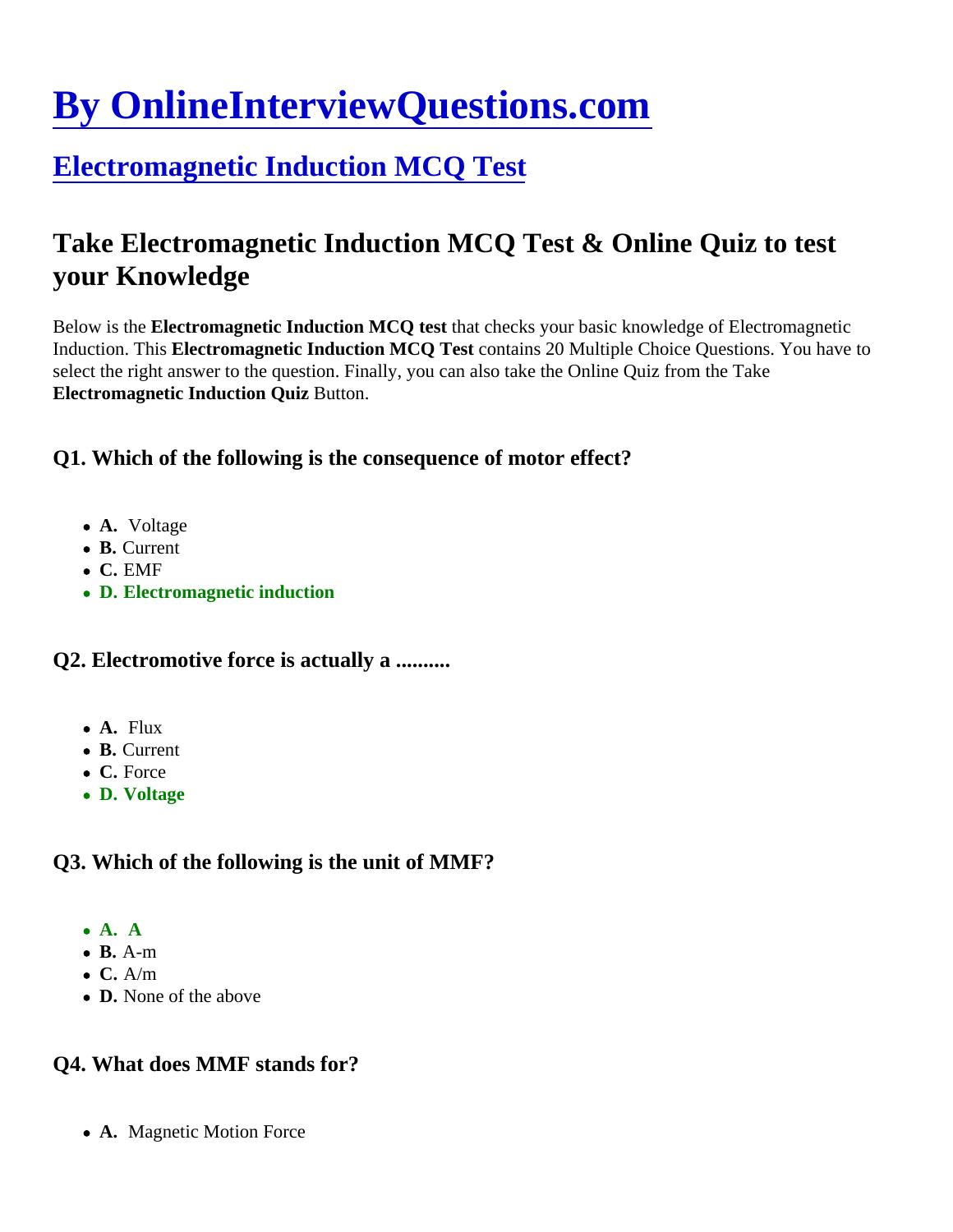- **B. Magnetomotive Force**
- **C.** Magnetomotion Force
- **D.** None of the above

# **Q5. Can we apply Kirchhoff's law to magnetic circuits?**

- **A. Yes**
- **B.** No

#### **Q6. What is the full form of EMF?**

- **A.** Electromated force
- **B.** Electromagnetic force
- **C. Electromotive force**
- **D.** Electronic magnetic force

# **Q7. What is the relation between the direction of induced emf and the direction of motion of the conductor?**

- **A.** Equal
- **B.** Parallel
- **C. Perpendicular**
- **D.** None of the above

#### **Q8. The middle finger points towards .............. according to Fleming's right hand rule?**

- **A. E.M.F.**
- **B.** Current
- **C.** Magnetic flux
- **D.** Motion of the conductor

#### **Q9. What is the formula for induced emf?**

- $\bullet$  **A.** e=t<sup>\*?</sup>
- $\bullet$  **B.** e=t2?
- **C. e=d? /dt**
- $\bullet$  **D.** e=dt/d?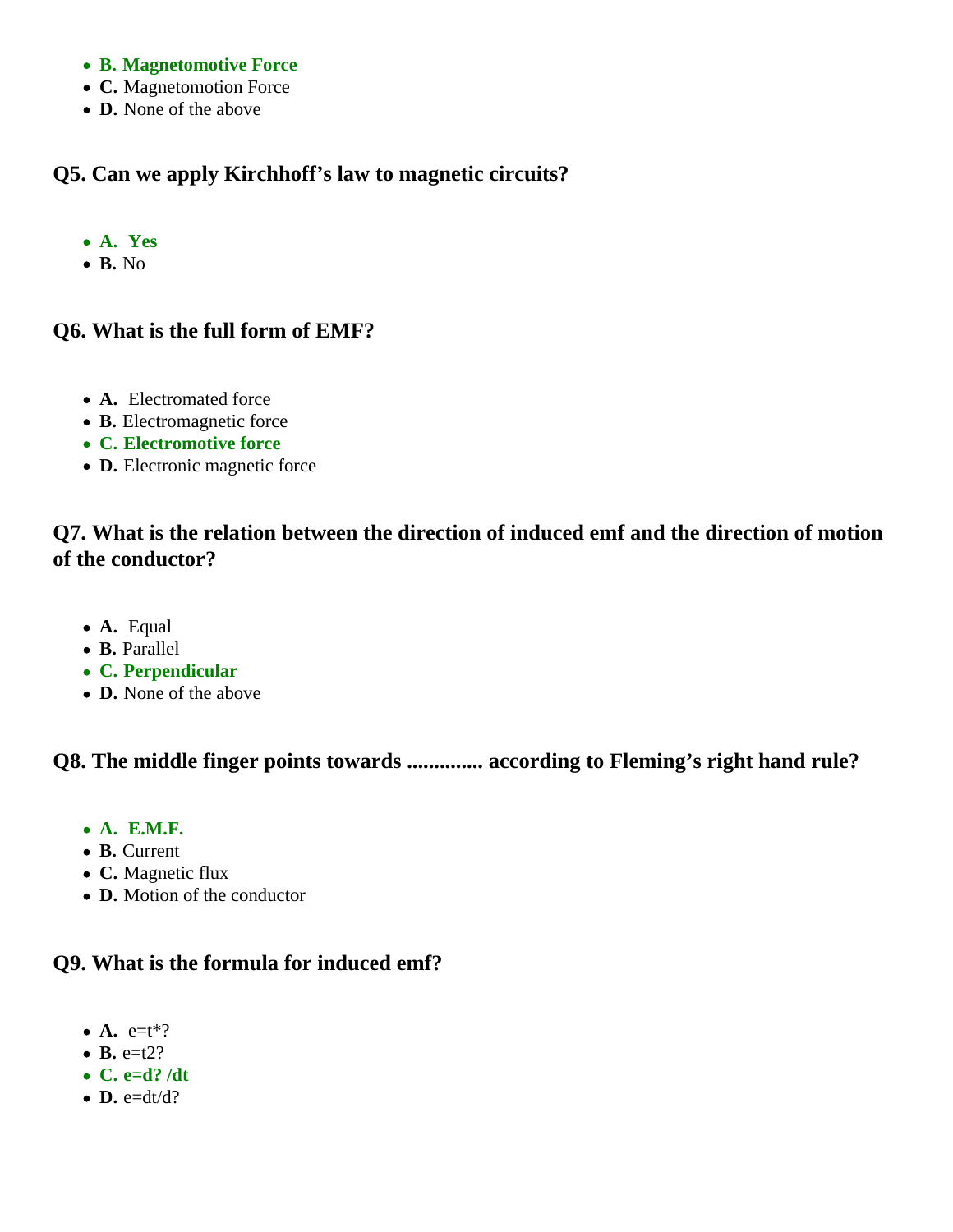# **Q10. Which of the following Materials are having good retentivity?**

- **A.** Weak magnets
- **B.** Strong magnets
- **C. Permanent magnets**
- **D.** Temporary magnets

# **Q11. What is the unit of the permeability of free space?**

- **A.** Henry
- **B. Henry/m**
- **C.** Henry-m
- **D.** None of the above

# **Q12. What is the electrical equivalent of reluctance?**

- **A.** Inductance
- **B. Resistance**
- **C.** Capacitance
- **D.** None of the above

# **Q13. Which of the following circuit elements will oppose the change in circuit current?**

- **A. Inductance only**
- **B.** Resistance only
- **C.** Capacitance only
- **D.** None of the above

# **Q14. The current is proportional to .............. in case of inductance?**

- **A. Magnetic field**
- **B.** Voltage across the inductance
- **C.** Both A & B
- **D.** None of the above

# **Q15. ........... stores the energy in the electromagnetic field?**